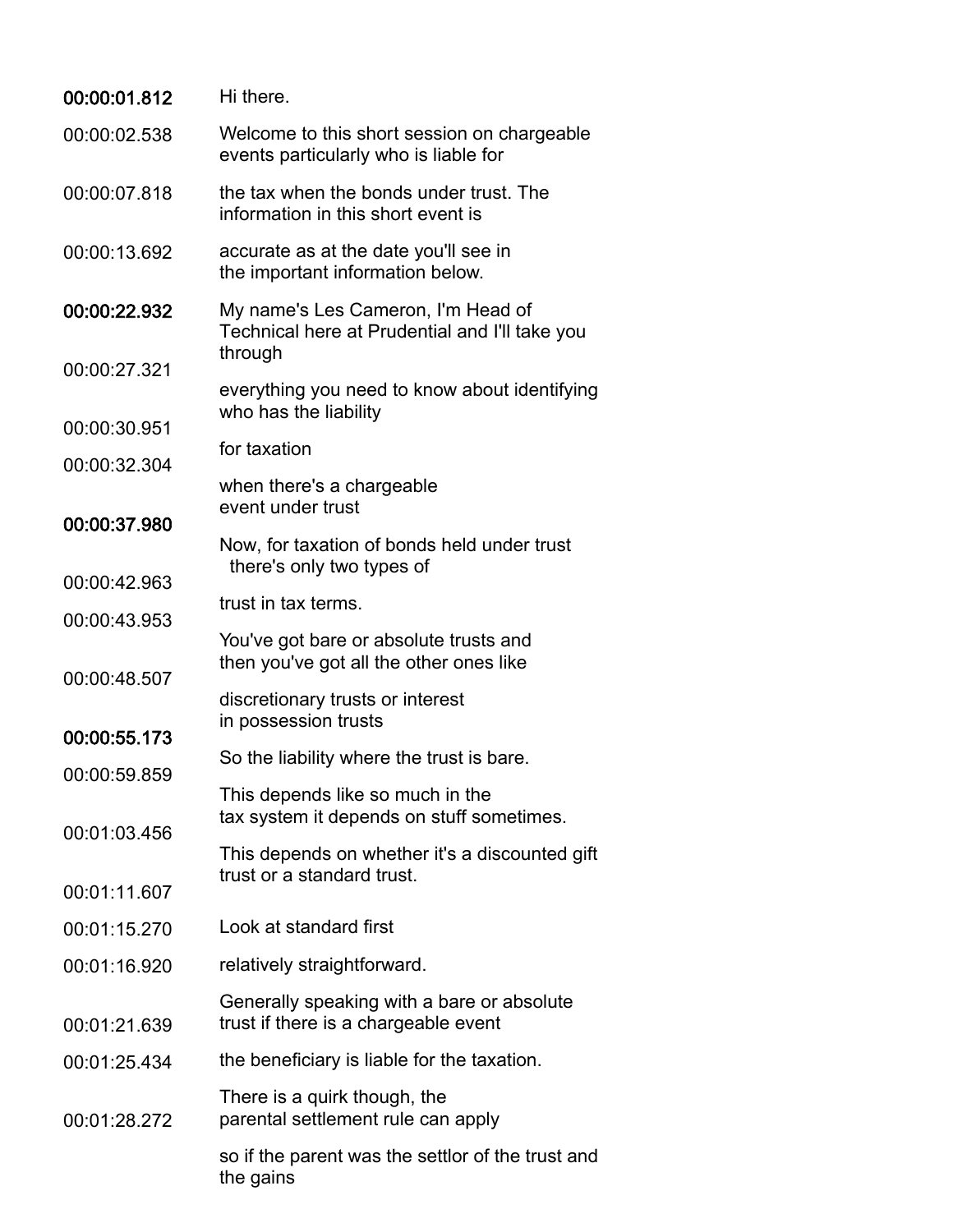| 00:01:33.222 | over 100 pounds then it would be the settlor<br>or the parent who was liable for                      |
|--------------|-------------------------------------------------------------------------------------------------------|
| 00:01:37.809 | the taxation.                                                                                         |
| 00:01:41.307 | Discounted gift, I'm just going to explain the                                                        |
| 00:01:43.518 | issues to you.                                                                                        |
| 00:01:47.148 | I've got some support material I'll cover<br>later which goes into it in a lot more                   |
| 00:01:51.603 | detail. Broadly speaking follows the same,<br>generally, the beneficiary who is liable.               |
| 00:01:54.012 | However there are scenarios where the settlor<br>could be liable.                                     |
| 00:01:58.236 | It depends on the chargeable event,<br>what triggered the chargeable event.                           |
| 00:02:02.922 | Was it a withdrawal to meet a settlor payment<br>or a beneficiary payment.                            |
| 00:02:07.245 | But there's more detail in the resources<br>and I won't go into any more just now.                    |
| 00:02:14.934 | Now we have all other trusts, who is liable.                                                          |
| 00:02:18.234 | If it's not a bare trust.                                                                             |
| 00:02:19.554 | If it's a discretionary trust or an interest<br>in possession trust et cetera et cetera.              |
| 00:02:24.900 | either<br>settlor<br>the<br>Well<br>be<br>the<br>it<br>can<br>trustees or the beneficiary. I'll start |
| 00:02:31.005 | with settlor.                                                                                         |
| 00:02:32.292 | You'll see a little asterisk there.                                                                   |
| 00:02:34.470 | That's because of the dead settlor rule that's a<br>quirk and only applies to trusts that were        |
| 00:02:40.311 | set up pre March 98 and the settlor also died<br>pre March 98.                                        |
| 00:02:46.284 | So just remember March 98 point probably<br>unlikely there's gonna be any bonds held in               |
| 00:02:52.389 | trust in 2020 now that have been on the go                                                            |
| 00:02:54.468 | where the settlor died pre March 98, but just<br>something to bear in mind in                         |
| 00:02:54.864 |                                                                                                       |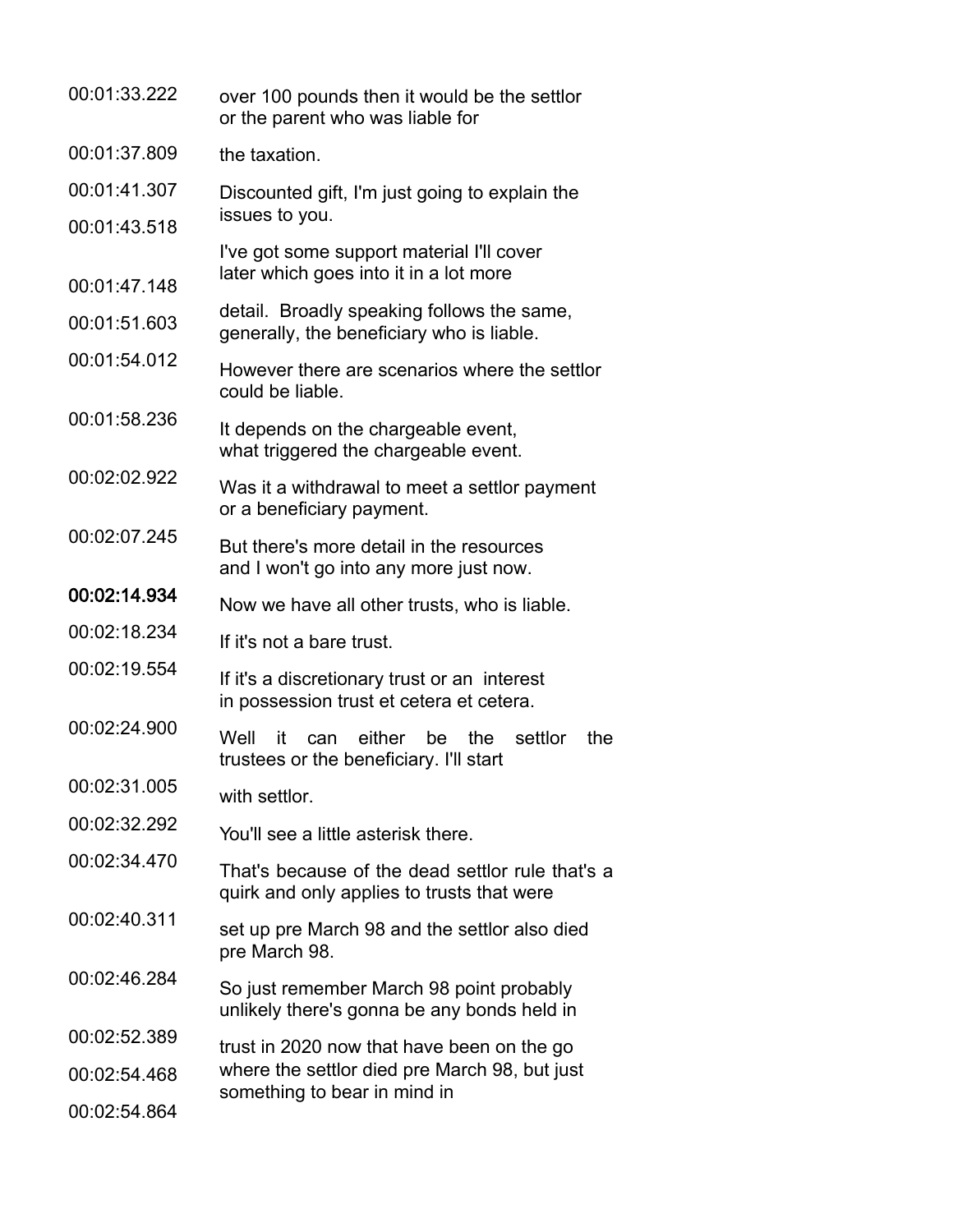| 00:02:59.055 | case it comes up.                                                                                               |
|--------------|-----------------------------------------------------------------------------------------------------------------|
| 00:03:00.507 | Generally speaking the dead settlor rule<br>does not apply.                                                     |
| 00:03:05.160 | So here's a question in the tax year of<br>chargeable event was the settlor UK<br>resident and alive.           |
| 00:03:10.143 |                                                                                                                 |
| 00:03:11.529 | Remember this is in the tax year<br>the chargeable event happens                                                |
| 00:03:17.271 | if the answer to both of those questions<br>is yes then the settlor is liable if                                |
| 00:03:22.485 | the answer is No.                                                                                               |
| 00:03:25.554 | Then you look at the trustees.                                                                                  |
| 00:03:27.501 | If it's UK resident trustees then the trustees<br>are liable for the tax                                        |
| 00:03:34.629 | If you can't find some trustees to tax.                                                                         |
| 00:03:36.642 | We then look at the beneficiaries any<br>beneficiary who benefits from the proceeds                             |
| 00:03:41.790 | that generated the chargeable event.                                                                            |
| 00:03:43.902 | If they're UK resident then it's the<br>beneficiary who's gonna be liable for the<br>chargeable event taxation. |
| 00:03:48.852 | Now there's a quirk and the quirk                                                                               |
| 00:03:51.228 | is about top slicing                                                                                            |
|              | Settlors can top slice.                                                                                         |
| 00:03:56.508 | That's normal because it's their individual                                                                     |
| 00:03:58.191 | taxation position. trustees can't top slice                                                                     |
|              | as they're additional rate taxpayers.                                                                           |
| 00:04:04.296 | Now in this case beneficiaries                                                                                  |
| 00:04:06.507 | can't top slice.                                                                                                |
| 00:04:10.368 | That's because we're not taxing this on the<br>beneficiaries individual possession we're                        |
| 00:04:15.681 | taxing it when it's the charitable event<br>has happened inside the trust.                                      |
| 00:04:20.202 | So the beneficiaries in this<br>scenario can't top slice.                                                       |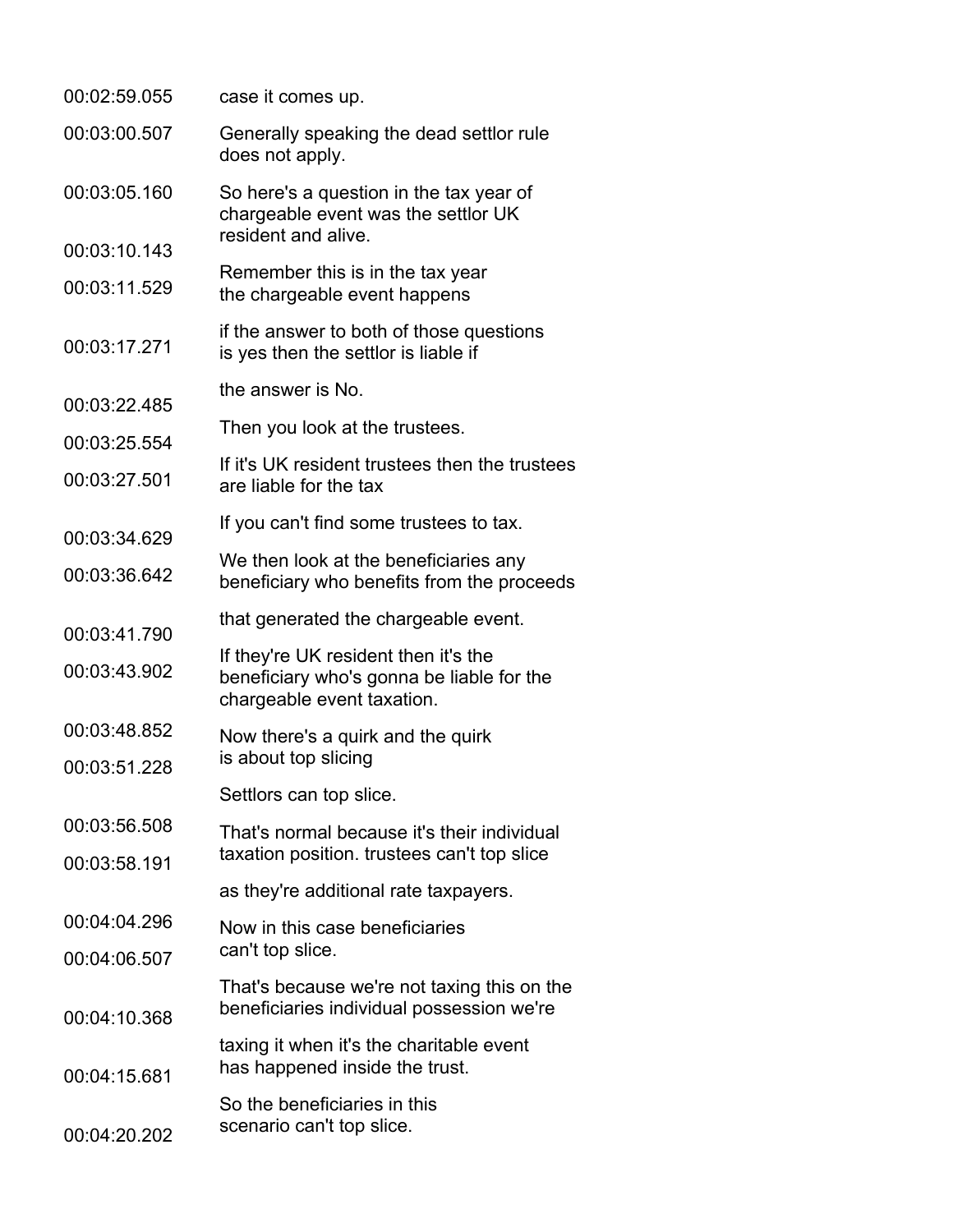| 00:04:24.525                 | Contrast that with if the bond had<br>been assigned to the beneficiary                                |
|------------------------------|-------------------------------------------------------------------------------------------------------|
| 00:04:29.046                 | prior to encashment.                                                                                  |
| 00:04:30.135                 | And then you would have moved over into<br>individual taxation and top slicing would                  |
| 00:04:34.161                 | have applied there.                                                                                   |
| 00:04:35.514                 | So this only applies this quirk where the<br>chargeable event happens inside the trust                |
| 00:04:39.870                 | while the trustees are still the owner and<br>that's everything you need to know about                |
| 00:04:45.018                 | the taxation of chargeable events in trusts.                                                          |
|                              | I did promise support material                                                                        |
| 00:04:49.440<br>00:04:56.007 | Our Pruadviser website has lots of technical<br>information for you and PDFs.                         |
| 00:05:00.858                 | This is just four of the things<br>related to today's topic.                                          |
| 00:05:04.554                 | There's a UK bond and an offshore bond<br>taxation article and this gives you a lot of                |
| 00:05:09.702                 | information about chargeable events<br>including where a trust is involved.                           |
| 00:05:14.058                 | Remember I said the absolute or bare<br>discounted gift trust was a bit quirky all                    |
| 00:05:19.701                 | the quirks and what you need to know<br>is in our technical center page,                              |
|                              | called what is a discounted gift trust.                                                               |
| 00:05:23.100<br>00:05:26.103 | Then finally we've got a PDF called important<br>information about trusts.                            |
| 00:05:31.350                 | If you have a look at number four there<br>it says who's assessed for the tax in                      |
|                              | a chargeable event gain on a bond in trust.                                                           |
| 00:05:35.343                 | And if you click through there                                                                        |
| 00:05:38.181                 | it's an interactive PDF.                                                                              |
| 00:05:41.316                 | You can go through a flow chart asking you<br>various questions and that will tell you your<br>answer |